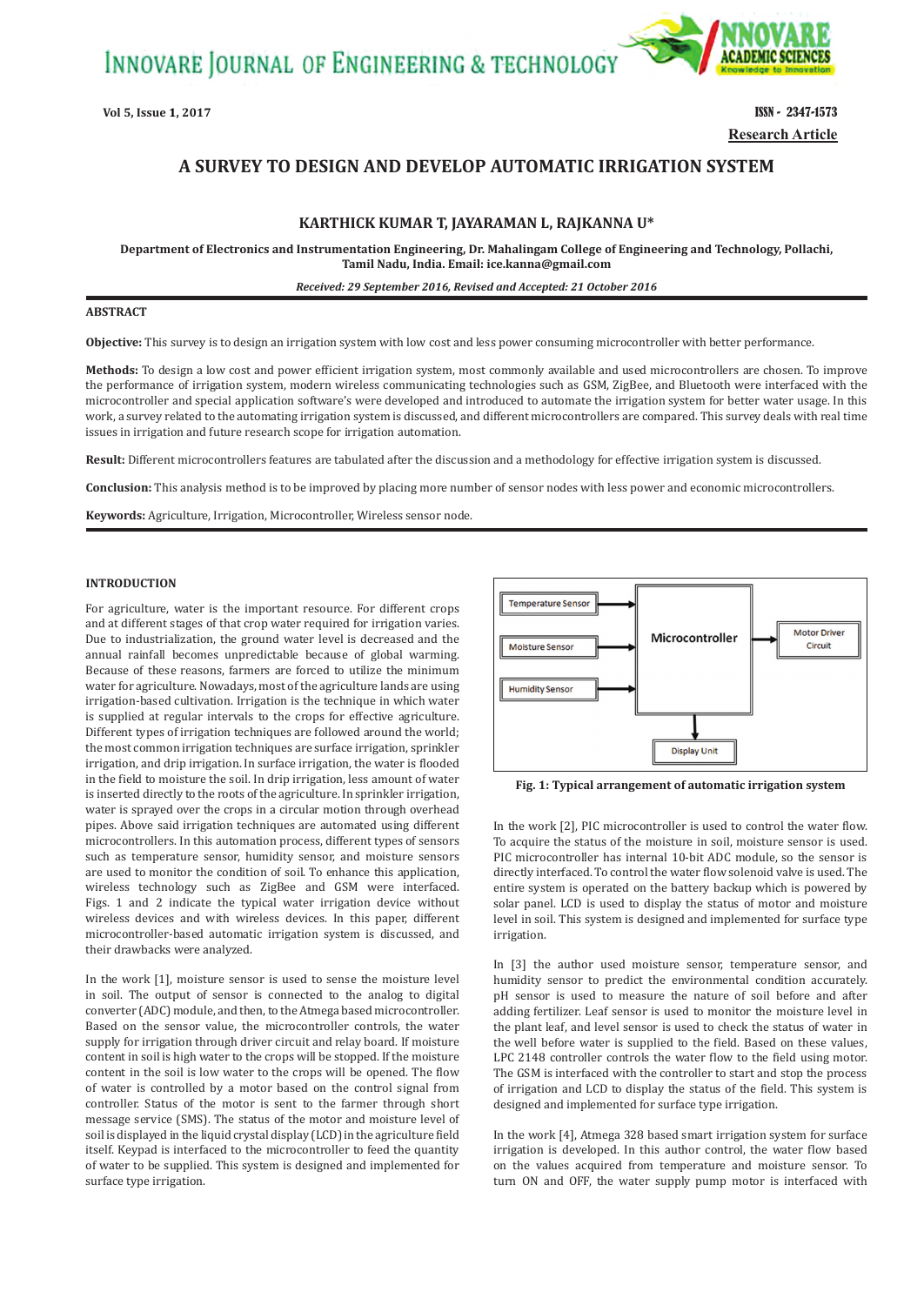the microcontroller using pump driver board. Servo motor in the system is used to control the angular position of the pipe to ensure the water distribution evenly throughout the field. This system can be implemented for surface type irrigation.

Sprinkler type irrigation is discussed in the work [5]. In which the four selector switches are interfaced with the microcontroller. Based on the selection of selector switches, the period of irrigation is determined. In this solenoid valves are used to control, the water flow to the field and water flow sensor is used to determine the presence of water in the pipeline. Three sprinkler water pipes are controlled through microcontroller.

In work [6], the drip irrigation automation is discussed. In this work, the agriculture field is divided into different sectors; each sector is monitored by temperature and moisture sensors. The received value from each sector is combined and processed in 8051‑based microcontroller. This controller controls the water flow in the field. Communication between sensor and microcontroller is only through wired medium.

Shikha and Vibha designed an irrigation system using ZigBee and GSM module [7]. In this work, sensor node designed with AVR microcontroller and sensors to monitor the field data. The moisture sensor, humidity sensor, and temperature sensors in sensor nodes are used to predict the field atmosphere perfectly. For better prediction number of such sensor nodes are deployed in the field. This sensor



**Fig. 2: Typical arrangement of automatic irrigation system with wireless device**

node transmits the measuring value to the base station through ZigBee module. The base station consists of PC, ZigBee, and GSM module. The results from different sensor nodes were stored in a database for future reference, and abnormal status was indicated to the end user through SMS. This system is used to report the status of an agricultural field.

In modern days, wireless sensor technologies are implemented in all applications. In the work [8], ARM controller based wireless sensor node (WSN) is developed and deployed in the field to measure the temperature and moisture level in soil. Based on the value WSN controls the water flow in the field. At the same time, the measured value is transmitted to wireless information unit through ZigBee based device to upload the data to the server. The uploaded data can be viewed from anywhere through specified IP for the system. This system can be implemented for monitoring the status for any type of field.

# **RESEARCH AREA AND DISCUSSION**

In agricultural field, the farmers could not able to deploy the costly and complicated irrigation systems in their field. Hence, it is necessary to develop the low and less complicated irrigation system for the betterment of farmer's life.

In above-mentioned works, all the authors analyze the parameters such as temperature, humidity, and moisture of soil only in specific location to control the flow of water. This information is not sufficient to predict the accurate condition of a field. Hence, its recommend to install number of such sensors to monitor the soil condition continuously.

To monitor the soil condition, WSN can be used. The high-cost wireless devices such as GSM and GPS usages can be avoided and low cost ZigBee based devices can be used to reduce the overall cost of the system.

In the remote areas such as agriculture field, the developing system may operate in battery backup. To protract the lifetime of battery, less power consuming microcontrollers, sensors, and wireless operating devices are to be installed. It is also important for battery operating system to retain in the power down mode at unoperated conditions.

To minimize the water usage for agriculture climatic conditions can also be considered for better water management.



**Fig. 3: Proposed methodology for developing better automatic irrigation system**

| Microcontroller | Bit<br>operation | <b>Operating</b><br>frequency (MHz) | <b>Flash memory (K Bytes)</b> | <b>RAM</b> size | Operating voltage (v) | Cost (INR) |
|-----------------|------------------|-------------------------------------|-------------------------------|-----------------|-----------------------|------------|
| ARM (LPC2148)   | 32               | 25                                  | 512                           | SRAM 40 K Bytes | 3.6                   | 500        |
| 32 bit AVR      | 32               | 25                                  |                               | 2 K Bytes       |                       | 700        |
| Atmega 328      |                  | 20                                  | 32                            | SRAM 2 K Bytes  | 5.5                   | 180        |
| PIC16F877A      |                  | 20                                  |                               | RAM 368 Bytes   |                       | 200        |
| 8051            |                  | 12                                  |                               | RAM 128 Bytes   |                       | 100        |

**Table 1: Comparison of microcontrollers used in irrigation system**